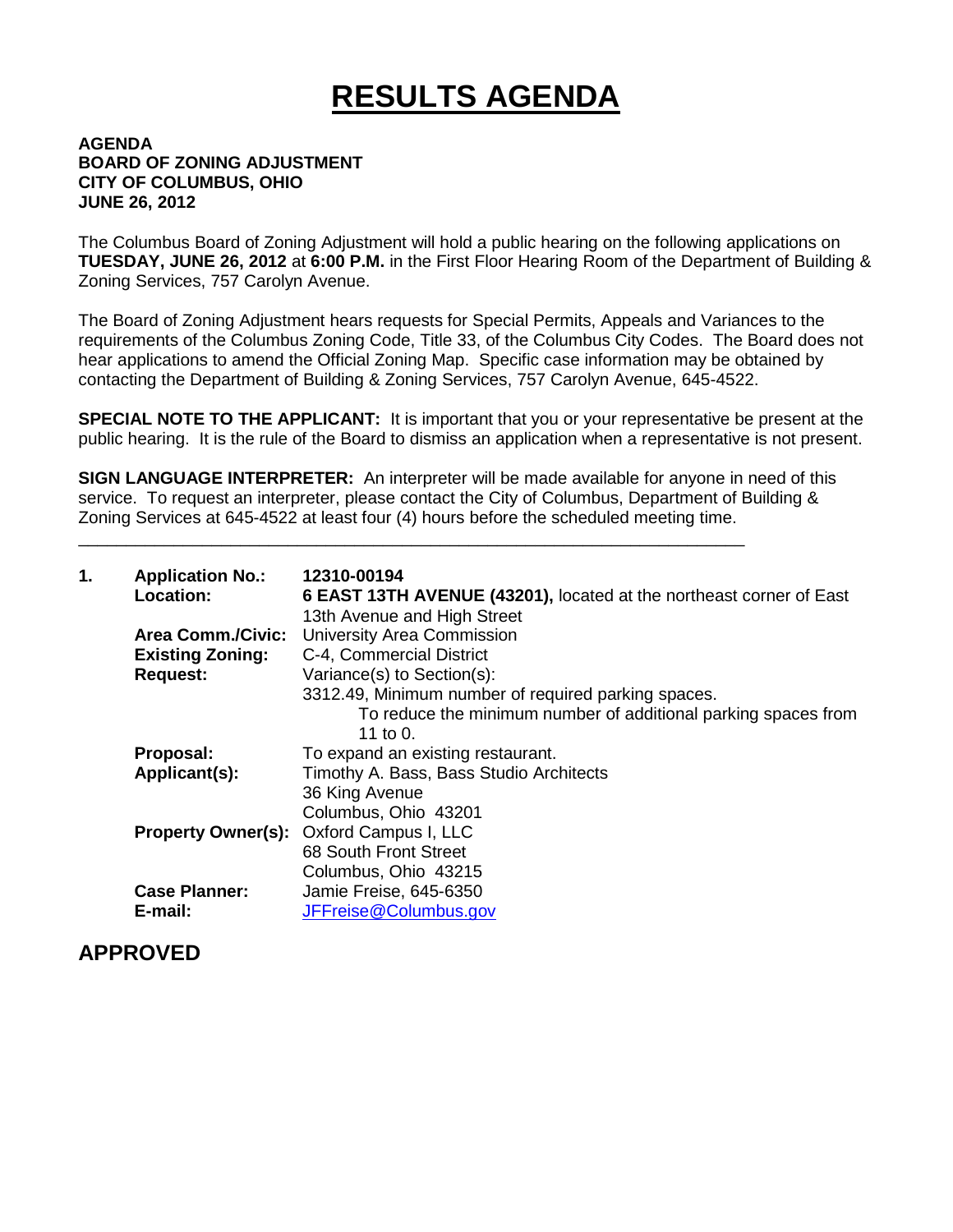| 2. | <b>Application No.:</b>   | 12310-00199                                                               |
|----|---------------------------|---------------------------------------------------------------------------|
|    | <b>Location:</b>          | 247 GLENMONT AVENUE (43214), located on the south side of Glenmont        |
|    |                           | Avenue, at the terminus of Glenmont Place.                                |
|    | <b>Area Comm./Civic:</b>  | <b>Clintonville Area Commission</b>                                       |
|    | <b>Existing Zoning:</b>   | R-3, Residential District                                                 |
|    | <b>Request:</b>           | Variance to Section:                                                      |
|    |                           | 3332.38, Private garage.                                                  |
|    |                           | To construct a detached garage that exceeds the overall height            |
|    |                           | allowable of 15 ft., to be 21 ft., 10 in. in height. (6 ft. 10 in. taller |
|    |                           | than allowed.)                                                            |
|    | Proposal:                 | To construct a 720 sq. ft., 21 ft., 10 in. tall detached garage.          |
|    | Applicant(s):             | Donald R. & Stacey M. Powers                                              |
|    |                           | 247 Glenmont Avenue.                                                      |
|    |                           | Columbus, Ohio 43214                                                      |
|    | <b>Property Owner(s):</b> | Same as applicant.                                                        |
|    | <b>Case Planner:</b>      | Dave Reiss, 645-7973                                                      |
|    | E-mail:                   | DJReiss@Columbus.gov                                                      |

### **APPROVED**

| 3. | <b>Application No.:</b>             | 12310-00205                                                       |
|----|-------------------------------------|-------------------------------------------------------------------|
|    | Location:                           | 685 SOUTH THIRD STREET (43206), located on the east side of South |
|    |                                     | Third Street, approximately 100 feet south of Sycamore Street.    |
|    | <b>Area Comm./Civic:</b>            | German Village Area Commission.                                   |
|    | <b>Existing Zoning:</b>             | R-2F, Residential District                                        |
|    | <b>Request:</b>                     | Variance(s) to Section(s):                                        |
|    |                                     | 3312.13, Driveway.                                                |
|    |                                     | To reduce the minimum width of a driveway from ten feet to 7'8".  |
|    | Proposal:                           | To extend an existing non-conforming driveway.                    |
|    | Applicant(s):                       | Theresa L. Sugar                                                  |
|    |                                     | 685 South Third Street                                            |
|    |                                     | Columbus, Ohio 43206                                              |
|    | <b>Property Owner(s):</b> Applicant |                                                                   |
|    | <b>Case Planner:</b>                | Jamie Freise, 645-6350                                            |
|    | E-mail:                             | JFFreise@Columbus.gov                                             |

# **APPROVED**